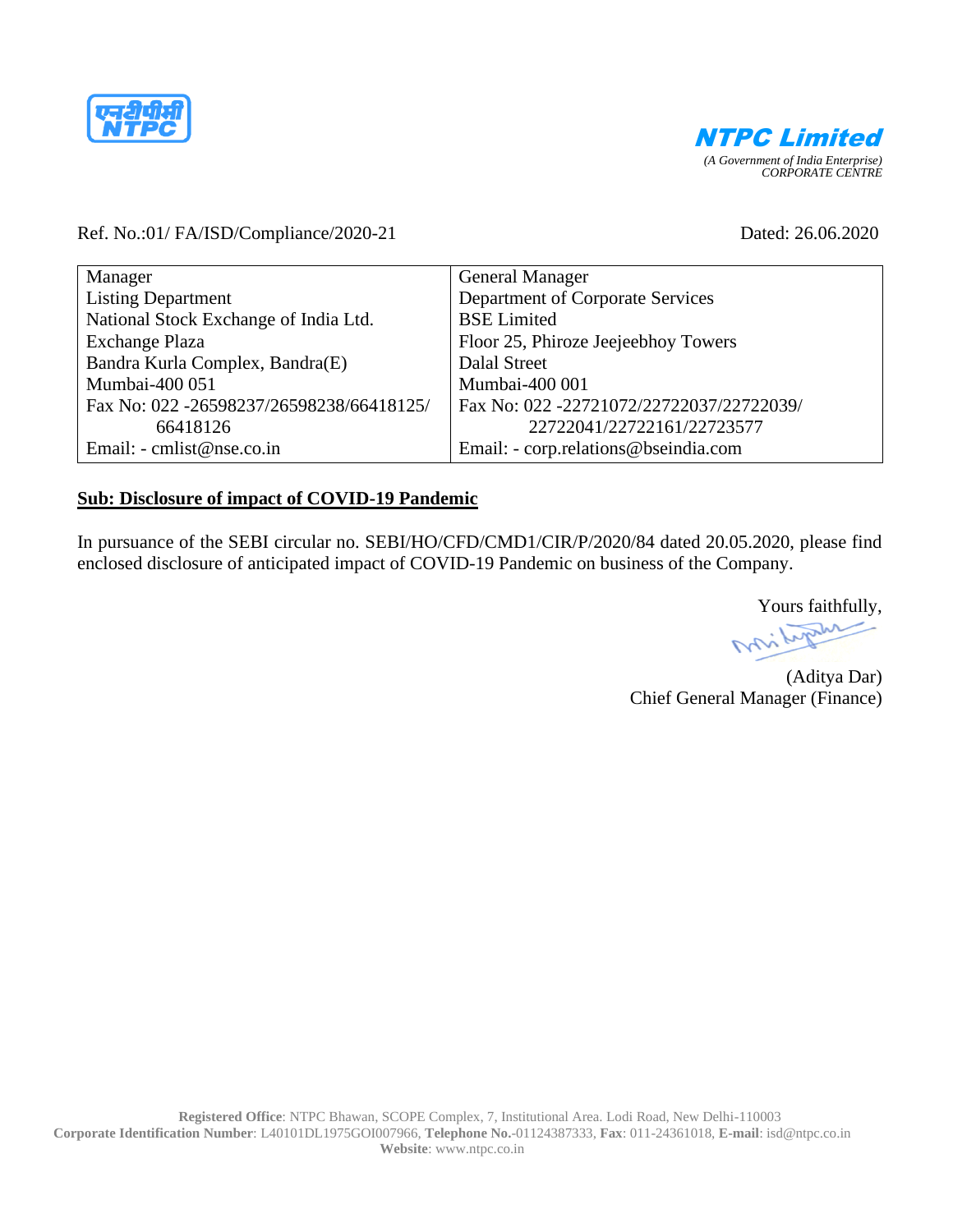



## **Impact of COVID-19 pandemic on NTPC**

 Due to outbreak of COVID-19 globally and in India, NTPC has made initial assessment of likely impact on business and financial risks which are as follows:

- a) The Company is in the business of generation and sale of electricity which is an essential service. The Company has ensured the availability of its power plants to generate power and has continued to supply power during the period of lockdown. However, for the short-term period the demand of power is expected to be lower and accordingly, the Company may have to operate its power plants at lower load factor, however, as per the regulatory framework of business this would not have a significant impact on profitability.
- b) Ministry of Power (MoP) directed CERC to reduce the rate of late payment surcharge (LPSC) for the payments which become delayed beyond a period of 45 days (from the date of presentation of the bill) during the period from 24 March 2020 to 30 June 2020, to contain the impact of COVID-19. On these directions CERC has issued order whereby it has been directed that LPSC shall apply at a reduced rate of 12% instead of normal rate of 18% on payments becoming overdue during the said period. Due to the above, there was no impact on the profits for the year ended 31 March 2020.
- c) Company had informed vide disclosure dated 17 May 2020 that MoP has informed, in light of the announcements under the AATMANIRBHAR Bharat special economic and comprehensive package, including liquidity infusion to DISCOMs for exclusive purpose of discharging liabilities of DISCOMs to power generating companies, that all Central Public Sector Generation Companies may consider to offer following rebate to DISCOMs for the lockdown period:
	- Deferment of capacity charges for power not scheduled, to be payable without interest after the end of the lockdown period in three equal monthly instalments.
	- Rebate of about 20-25% on power supply billed (fixed cost) to DISCOMs.

Keeping in view the above, the Company vide its disclosure dated 10 June 2020 had informed that the Board of the Company has decided for deferment of capacity charges of  $\bar{\tau}$  2,064 crore to DISCOMs, to be payable without interest after the end of the lockdown period in three equal monthly instalments and a rebate of ₹ 1,363 crore on the capacity charges billed during the lock-down period to DISCOMs on account of COVID-19, in financial year 2020-21. The above amounts are provisional and may vary due to reconciliation of related data.

The Company believes that the impact is likely to be short term in nature. Moreover, the above referred economic and comprehensive package is expected to improve the realization of the company against the outstanding dues of DISCOMs due to liquidity infusion.

d) RBI has granted relief to borrowers by way of moratorium of interest and principal instalments falling due to banks and financial institutions, during the period of COVID-19.Pursuant to the above, the company sought moratorium on payment of instalments, falling due up to 30 June 2020, on term loans availed from banks and financial institutions.